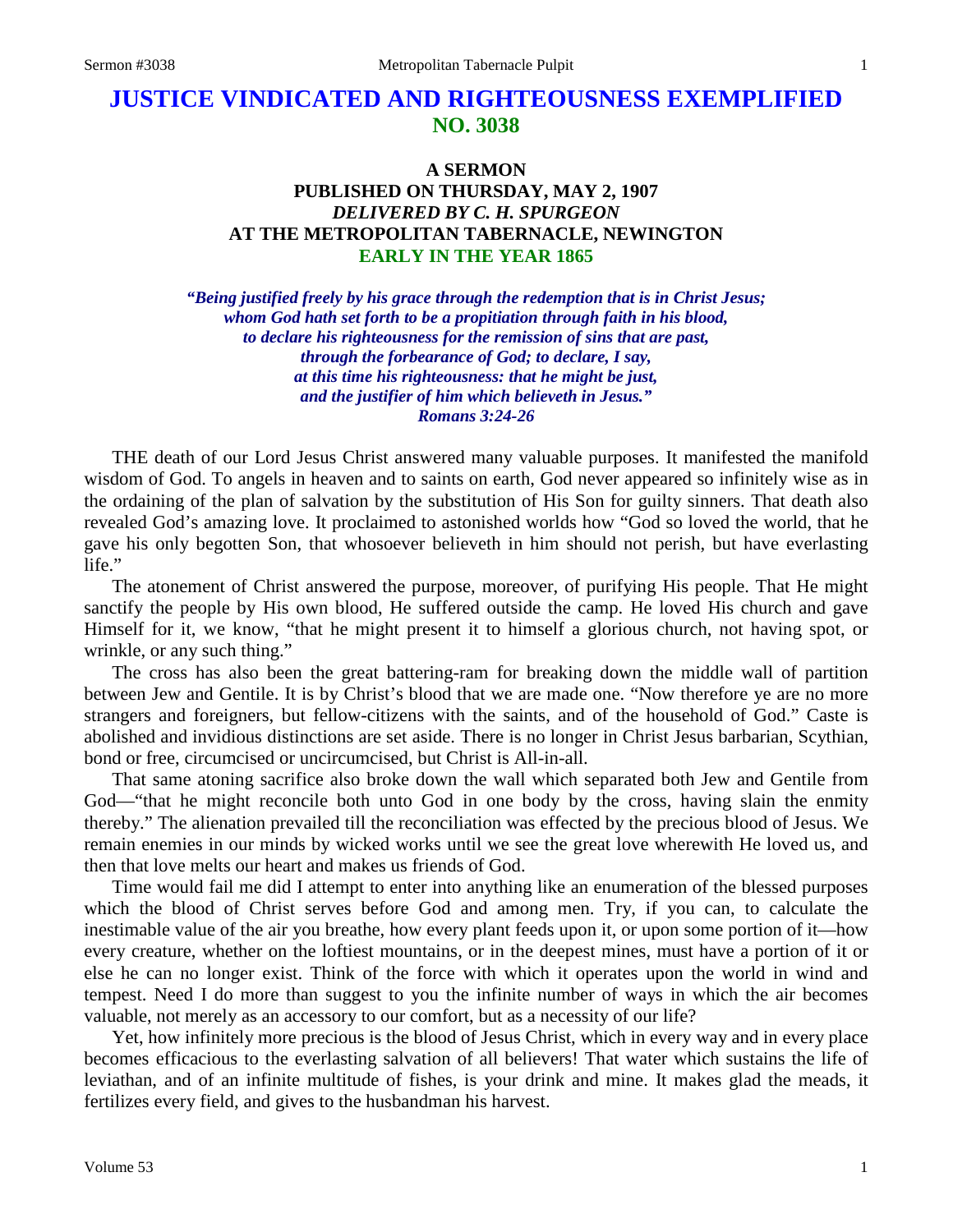But while it does this, it has other uses which we cannot stop here to dilate upon. See how it bears today upon its bosom the commerce of the world and becomes the highway of nations. When you shall have recalled all the excellencies of the water, with which God has girdled the globe, you shall then have but opened a parable thoroughly inadequate to represent the immeasurable benefits which come to us through Christ—and the innumerable forms which those benefits assume. We know that it has an operation in the highest heaven—certainly it has saved us from the deepest hell.

Do you see that cross on which Jesus died? What is it more than a simple piece of transverse wood? I see it in vision. I see it growing till its top reaches the most excellent glory, lifting up the elect to the very throne of the Most High. I see its base sinking deep as our helpless miseries could plunge us in hopeless ruin, going down till it reaches even the depths of the vengeance of God. I see its arms spread till all whom God has chosen are sheltered beneath them and all mankind receive some favors which never would have come to them if it had not been that there the Savior of sinners offered the one availing sacrifice for sin.

As when the servant of Elijah saw a little cloud, the size of a man's hand, and the prophet marked in that the sign of abundance of rain—so, when I see the cross of Calvary, it is as a little cloud, but faith beholds it spread all over heaven, and then drop down in mighty showers of mercy to fructify the earth and bless the children of men. If you would count the drops that fall from that cloud, you must grasp "infinity" in your comprehension.

According to our text it appears that one main purpose of the sacrifice of Christ was the manifestation of the righteousness of God. The apostle twice over assures us that this was the case, "Whom God hath set forth to be a propitiation…to declare his righteousness." And as if this were not enough, "to declare, *I say,* at this time his righteousness." What a grand thought! *The death of Jesus Christ is a resplendent manifestation of divine righteousness.*

When we have mused upon that, we will proceed to notice that divine righteousness—*the moral government of the Almighty—is, by the death of Christ, cleared of two difficulties to which reference is made.* Then we shall close by noting *the lessons which this great doctrine teaches.* 

I have nothing new to say this evening—I should be ashamed of myself if I had [See "The Old Gospel and the New Theology." Twelve sermons by C. H. Spurgeon]. This is the old doctrine, this is the soul-saving truth. It is blessedly simple, and we thank God that it is, and that therefore the wayfaring man, though a fool, shall not err therein. It is plain to him that understands, and if the Lord gives us understanding in this thing, we certainly have here the beginning—and we shall soon have in it the end of wisdom.

**I.** JESUS' DEATH, THEN, MANIFESTED DIVINE JUSTICE IN THE VERY HIGHEST DEGREE.

The expulsion of our first parents from the garden of Eden did manifest the justice of God, but not fully. They were only expelled from paradise, but their lives were spared. In strict justice, they should have died. "In the day that thou eatest thereof thou shalt surely die." Though that curse was not confined to natural death, it certainly included it. Had justice there been fully vindicated, the human race would have been utterly destroyed. The expulsion of the sinner does not so fully set forth God's righteousness as does the expiation of the Savior.

The justice of God was exhibited in dreadful forms when the deluge came and swept the race of man from the earth. Yet why was yonder ark freighted with the chosen eight? Were they not sinners? If justice is come out in its full strength, why does it permit so many as eight to escape? The number may be few, but the principle is infringed. In strict, severe justice, apart from the atonement, not even Noah could have escaped, and certainly not his unrighteous son Ham. The eight, as they are floating yonder, indicate the exercise of some other prerogative than that of absolute and naked justice.

Then comes the destruction of Sodom and Gomorrah. See them, with the other cities of the plain, licked up by tongues of fire. Behold the light smoke as it ascends and clouds the heavens! But here was only divine justice upon one atrocious sin—a sin which will forever bear the name of the place in which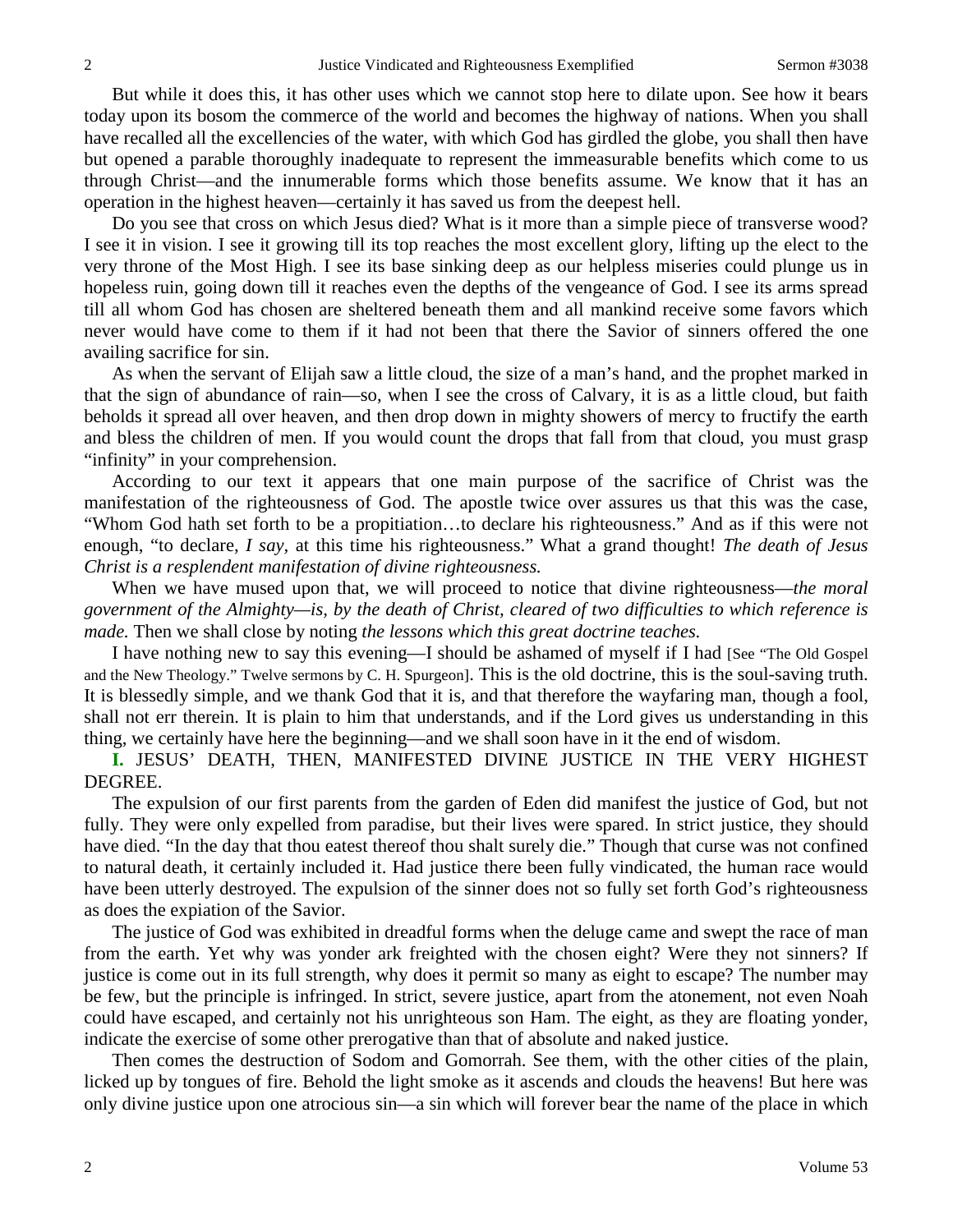it came to its worst height. It was not the declaration of God's justice against sin as sin, so much as against sin in a certain form when the virus of evil had been most banefully developed.

Hark to the shriek that goes up from the midst of the Red Sea, when the waters, that stood upright as a heap, suddenly descend and lock in their death-wooing arms the multitudes of Egyptian chivalry! Do you not see here the justice of God? You do, but you do not see it so completely, because a multitude of sinners, in front, have escaped by this very destruction.

I grant you that, here, a most blessed type of our Lord Jesus Christ is conspicuous, but there is not a complete declaration of divine justice, for had divine justice slaughtered all sinners on that occasion, Israel would have been drowned as well as Egypt. There rather the pride of Pharaoh was subdued than the sin of Egypt. That judgment fell only upon the chief of Egypt, the chief of all her strength was smitten there—but judgment must come upon the little as well as upon the great, when it comes from the hand of the Most High in its absolute force.

Of all the other judgments which we find mentioned in Holy Scripture, it is enough to say that they were manifestations of divine justice, but they were not such manifestations of it as we have in Christ. If I might use such a metaphor, divine vengeance slept and all those judgments were but its startings in its sleep. God had not yet laid bare His terrible right arm—judgment was then His strange work. He did not put both His hands to the tremendous work of punishment as He did afterwards, when His only-begotten Son stood before Him—the Just in the place of the unjust, and the Guiltless with the guilt of man upon His shoulders.

The death of Christ did more clearly set forth the righteousness of God than all these put together. In some respects, even hell itself cannot so exhaust the vindication of infinite justice. Do you demur to this last assertion? You may well do so, till I explain my meaning. It needs a whole eternity to set forth, in hell, all the justice of God in the punishment of sin. To manifest to those who suffer, being impenitent, all the vengeance of incensed Deity, demands an ageless age of years, countless and interminable.

Behold the Lamb of God! In Christ you have set forth at once all the fullness of the vengeance of God against the sins of men. See the cup of trembling drained to its utmost dregs. See the baptism accomplished. He sank beneath the swelling waves of vindictive wrath, but lo! He rises again. He has finished the endurance and paid the debt that none could reckon. There is more of the vindication of justice on the tree than can be seen at any one time, or at any one point, in the lowest depths of hell.

The death of Christ gloriously set forth divine justice *because it taught manifestly this truth, that sin can never go without punishment.* It is a law of God's moral universe that sin must be punished. He has made that as necessary as the law of gravitation. The law of gravitation He may suspend—the law of justice, never. He will by no means spare the guilty. "The soul that sinneth, it shall die." "Cursed is everyone that continueth not in all things which are written in the book of the law to do them."

As the Lord had appointed the salvation of His people, even this, the dearest desire of His soul, does not lead Him to tamper with His inviolable law. No, a Substitute shall be provided, who shall to the utmost farthing pay whatever His people owe. Upon His head the fire-cloud shall discharge itself, and into His bosom shall be emptied out the coals of fire. No pardon without punishment!

If the question is asked, "Why not?" It is enough to say that, so long as God rules the universe, He rules it in wisdom, and His wisdom knows that it would be unsafe if sin were at any time permitted to be blotted out apart from satisfaction received. Christ, therefore, must Himself give a satisfaction for sin, that this rule may be declared and written upon the forefront of the skies—God will not pardon sin by overlooking it—there must be redemption before there can be remission.

*This was shown also very clearly in what the Savior had to endure.* A part of the penalty of sin is *shame.* The wicked will rise "to shame and everlasting contempt." Rebellion against God is the most contemptible thing that angels ever heard of. The devil will be recognized, at last, as the worst of fools and become the object of intense mockery.

But see our Savior! When He takes the sinner's place, "He is despised and rejected of men." His own disciples, as it were, hid their faces from Him. "He was despised and we esteemed him not." He is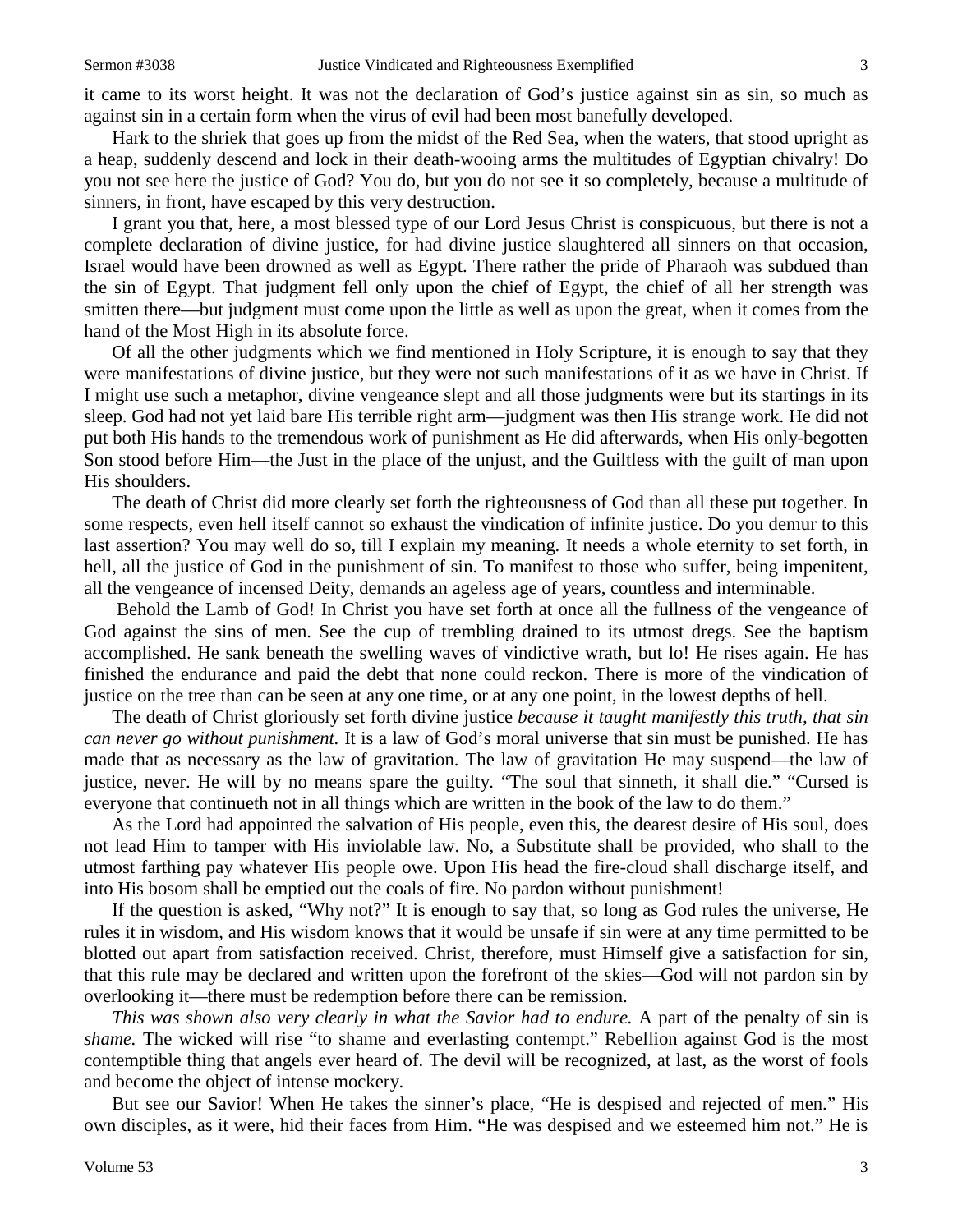the song of the drunkard. Reproach has broken His heart. They that sit in the gate speak against Him. They spit in His face, they bow the knee, and hail Him with mock homage. They put Him to the death of a slave—they give Him the pre-eminent place of shame as center of the three crucified ones.

Never was shame more shameful than in the experience of our Lord. Here God seemed to declare, once for all, how shameful in His sight sin was. When sin lay but by imputation upon His own dear Son, His Son must be an object of scorn to the universe.

Transcendent was His *sorrow* as well as His shame. We cannot divine His meaning when He said, "My soul is exceeding sorrowful, even unto death." Your sympathies can never interpret those pangs of heart which forced the blood to stream from every pore.

His physical sufferings alone are enough to make us faint, if we would but think of them aright. As for His soul's sufferings, which were the soul of His sufferings, here is enough to melt our hearts away in grief that we should ever have caused Him thus to die. When the Lord thus emptied out all His quivers, and shot every arrow against the heart of His dear Son—when all His waves and His billows went over Him—when deep called unto deep, and there was the noise of God's waterspouts, and Christ was made to sink in deep mire where there was no standing—then God declared most loudly what an intolerable evil sin is, how supremely just He is, and how jealous of His justice.

In the Savior's sufferings, shame and sorrow were deepened, both of them, *by divine desertion.* "My God, my God, why hast thou forsaken me?" has the grief of ages in it. Here you have tremendous pangs distilled and given to Christ in quintessence. "*Eloi, Eloi, lama Sabachthani?*" is a more desperate cry than ever came from lost souls. Every word of it was emphatic, every syllable needs to be pronounced with the awful force of one who is in the pangs of death and in the pangs of hell, for the Savior could truly say, "The sorrows of death compassed me, and the pains of hell gat hold upon me; I found trouble and sorrow. Then called I upon the name of the LORD: O LORD, I beseech thee, deliver my soul."

No answer came, for God had forsaken Him. His enemies persecuted and took Him, and there was none to deliver Him. Herein, in the leaving of His own Son, His only-begotten Son, His ever-obedient Son, God showed His intense righteousness and hatred of sin.

Nor was Christ spared the last pinch—one would have thought that He might have been spared that—*He died.* Here shame, and sorrow, and desertion reached the culminating point—the Savior dies. The holy soul is parted from the pure and blessed body. He suffers the very pangs of death. He yields up the ghost. Though immortal, He dies. Brightness of the Father's glory, He slumbers in the tomb!

See Him, believer, as the disciples take Him down, drawing out the nails, one by one, so tenderly! See Him as they lay Him in the sheet which the holy women had prepared and wrap Him up in the spices which Nicodemus in his love, and Joseph of Arimathaea in his bounty, had brought! See the Savior, as they put Him in the tomb and go away sorrowing, for the stone is laid and the seal is set upon Him!

See Him, I say. See Him, whom angels worship, "over all God, blessed forever," sleeping thus a captive in the grave! Does not JEHOVAH here reveal how He hates sin in that He spared not His own Son? The Christ must die when sin and expiation come into contact, even though that contact be but by imputation.

To one more point I must call your attention. *The excellency of the Person who suffered all this is the great platform upon which God displays His righteousness.* He who suffered this was the Just One—of spotless nature—a King. "The King of the Jews." He was the Messiah, the Shiloh, whom God had foreordained to be the Mediator of the covenant. Nay, more, He was the Son of the Highest, being begotten of the Holy Ghost, and born of the Virgin Mary. Mounting higher still, He was Himself "very God of very God." It is a great mystery, one which, however, we receive with reverence.

The hand that was stretched out to the nail is the very hand that wields the scepter of universal empire. The heart that was pierced is the very heart which will beat on throughout eternity in love to His people. Yet more, the very Being, who thus became capable of suffering, was He who built the heavens and scattered the stars like dust along the sky. Who bespoke the light and said, "Light be," and sent forth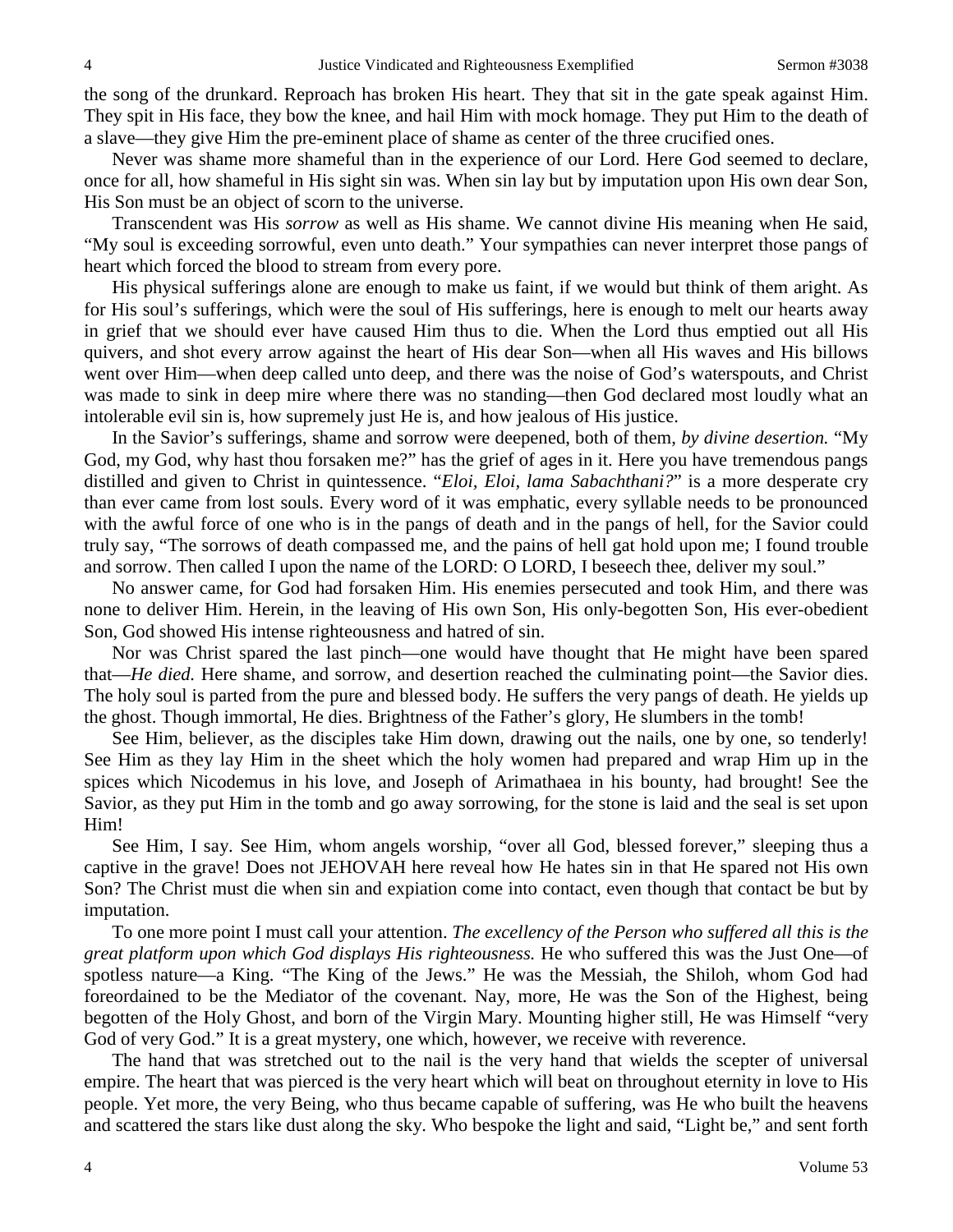the Spirit to brood over chaos and brought order out of its confusion. "Without him was not anything made that was made."

He is the express image of His Father's glory and Person—"in him dwelleth all the fullness of the Godhead bodily." I merely talk—this theme demands an angel's tongue to sing. Sing of Him, spirits before the throne, in your rapturous song—sing of Him, in wonder that He should ever leave your happy choirs, and forsake the throne of His eternal glory, to become a man! Sing of Him when He stripped Himself of His azure mantle and did hang it on the sky—and took away His golden rings and hung them up like stars—and laid aside the vestments of His glorious reign and came to dwell in humble garments of clay!

Oh, mysterious love! He came to suffer, bleed, and die. Oh, mystery of righteousness, that such a One as this should have to bleed, should have to smart, even to the uttermost, and be obedient unto death, even the death of the cross! Never, then, did righteousness receive such vindication as when God, the mighty Maker, having assumed flesh, in that flesh died for man, the creature's, sin.

**II.** THIS GREAT MANIFESTATION OF DIVINE RIGHTEOUSNESS IN THE PERSON OF CHRIST, as I understand the text, INTELLIGIBLY CLEARS GOD'S MORAL GOVERNMENT OF TWO GREAT DIFFICULTIES.

*When Christ became a propitiation, He declared God's righteousness for the remission of sin.* We are pardoned through the forbearance of God. For thousands of years, men lived and sinned, and yet were justified—rebelled, and yet were forgiven—wandered, yet were restored. I say, for thousands of years, poor fallible men claimed complete righteousness and entered into the rewards which belong exclusively to those who are justified before God.

There they go, streaming up to heaven, a long bright line of patriarchs, and prophets, and warriors for the holy cause, and kings, and priests, and saintly men and women who believed in God—and this was imputed to them for righteousness.

Now here we are in a difficulty. A just God is saving all these sinners and taking them to heaven without any sort of vindication of His justice! But Christ comes in and declares the righteousness of God, "for the remission of sins that are past, through the forbearance of God," and all the difficulties of the antediluvian, and patriarchal, and Mosaic times are cleared up at once.

Another difficulty, with which you and I are far more concerned, is *how God can be just, and yet the Justifier*. The apostle says that this was cleared up, "To declare, I say, at this time, his righteousness; that he might be just, and the justifier of him which believes in Jesus." This is the great problem which the world has been trying to solve. I know of no religion, except Unitarianism—which is not a religion, but a philosophy—which ever pretends to do without a sacrifice. It is remarkable that no religion can be popular except that which deals with a sacrifice for sin.

And where this is left out in any man's ministry, you very soon find there are more spiders than hearers, and very soon the place, which might have been crowded under an evangelical ministry, grows empty. It is a happy circumstance that it is so, but it is a very significant one.

If a man were to open a shop for the sale of bread and were to sell nothing but stones, it is certain that he would have but few customers. The baker's shop is the last that is shut up in the parish. When all other trades die out, his will live, for men must have bread.

And so, if every other good thing should pass away, the Gospel, because it meets the wants of common humanity, is quite certain to survive them all. Dr. Patten, the other Sabbath morning, said to me after service, "I am often asked why so many people come to the Tabernacle, and my dear friend," he said, "I cannot give any answer. Can you?—except this one, that you do try to preach that which the soul wants, the essential and vital point of how men are saved and justified before God through Jesus Christ. And so," he said, "if you keep to that old theme, there is no fear but what there will be enough hungry souls to come and feed upon that bread." And so I think it is.

This I know, if a man would have a subject that will never grow stale and never wear out, let him preach Christ crucified. You need not go to philosophies, nor turn over the books in your libraries, to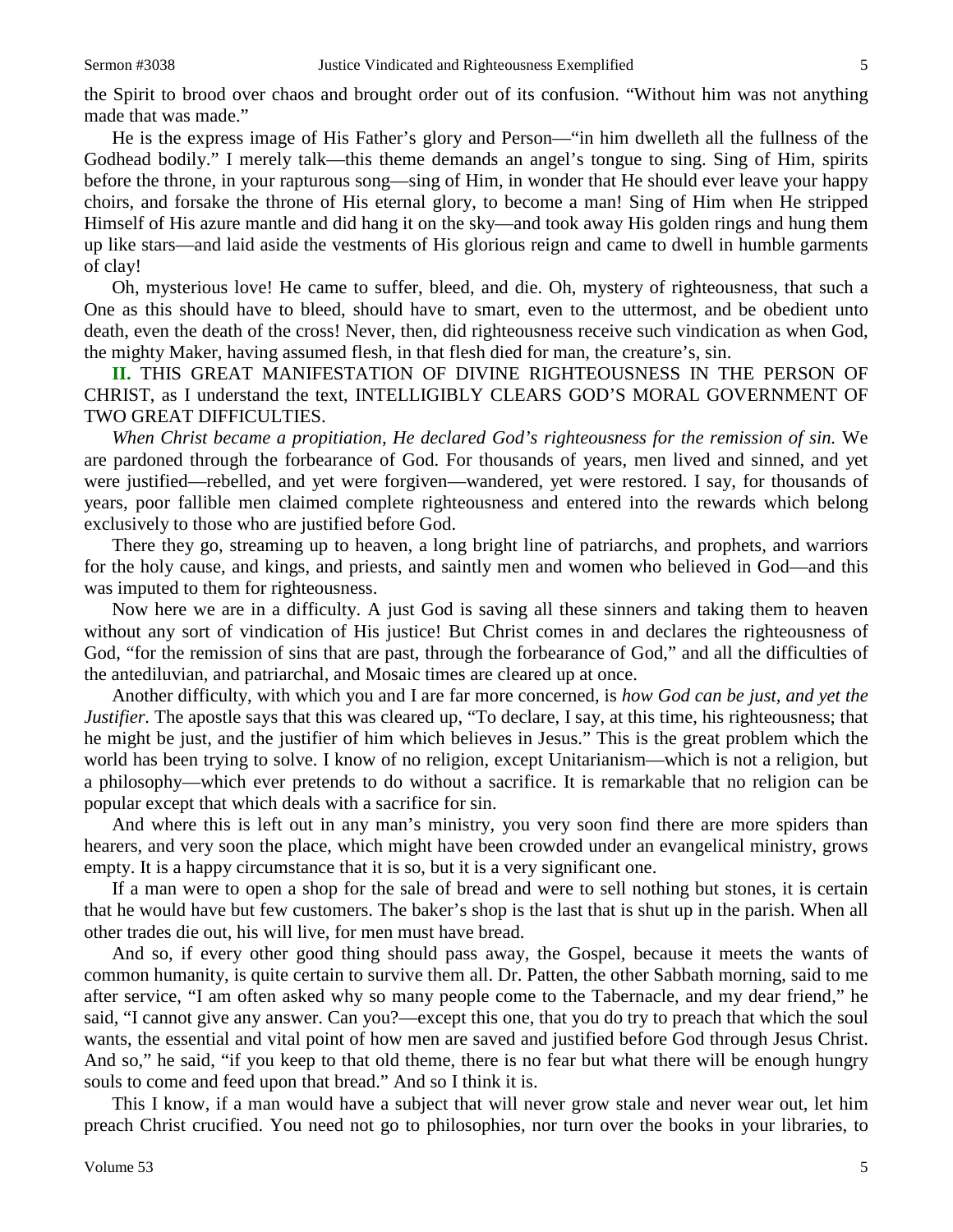find out some novelty—the old story is more novel than the new. There is nothing so new as Christ. We may say of Him, "Thou hast the dew of thy youth," for Christ Jesus and His sacrifice exactly meet the common wants of our humanity.

Well, there is a sacrifice provided and that sacrifice, dear friends, I say, answers the question which God has put into every man's mind—"How can I be saved, and yet God be just?" Man has the conviction, though he may not express it, that God is just. Every sinner knows that sin must be punished. He may trifle with that knowledge, but he cannot destroy it, and he never can get any peace of mind, when his conscience is really awakened, till he learns this great truth—God punished Christ instead of you.

Christ has so honored the law of God that, without God being unjust, or being thought to be so, He can forgive you. There has been such a satisfaction offered to God's violated purity, that He can be discovered to be infinitely pure—nay, severely just and yet, at the same time, infinitely gracious and merciful.

O soul, have you ever caught a glimpse of this matter? My heart remembers when I first understood that. Though those words, "Look unto me, and be ye saved, all the ends of the earth," were the channel of my comfort, yet the ground of it was this—I did see that Christ suffered for me, that Christ stood as a Substitute for believers, and that precious doctrine of substitution was the window of light to my dark soul.

Hear, you sinners, hear this! God demands of you two things—first, that you should keep His law. You cannot do this, for you have already broken it. If you never sinned again, you have put yourselves out of court. On Sinai's mountain there is no safety for you. Even Moses said, "I do exceedingly fear and quake," when Sinai was altogether on a smoke.

But God demands more than this. He demands punishment for the sins that are past, as well as a perfect obedience for the years to come. Can you bear this? Can you endure the flames of hell and the terrors of His vengeance? Your heart quails at the thought. Well, as Christ has come into the world, He has provided for both.

He knows your need. Christ has kept the law of God for you and Christ has suffered the penalty of that law, too. You have two answers to the Most High—and when conscience says, "You must be punished, for you are guilty," you can say, "No, not I. Christ was punished for my sins. God will never punish two for one offense—first the Substitute, and then the sinner for whom He was a Substitute."

And when conscience says, "Ah! but you cannot bring in a perfect righteousness," you can answer, "Yes, I can, for Christ has wrought out and brought in a perfect righteousness, and He gives this to me, according to His own name and title, 'JEHOVAH-TSIDKENU,' the Lord our righteousness."

Oh, that we might have grace, dear friends, to understand that all that God wants of us is found in Christ! You think there is something for you to do in order to save yourself, but Christ *has* saved all who will be saved—saved them already, virtually. And you shall be saved actually when, by humble faith, you receive the salvation which Christ has worked out.

To add to Christ anything of your own would be to tack on your own filthy rags to His gold and silver-threaded garments, to bring your filthy lucre to eke out the golden payment which He has laid down at God's throne. Do not do this, sinner. God is content with Christ—be you content with Him, and as you see how God is just, see also how you may be happy and at peace.

**III.** And now I conclude by drawing TWO PRACTICAL LESSONS.

First, let us see what an evil thing sin is and how God hates it. Christian, do you hate it too? Loathe it. Never endure it. If I had to pass the place where some dear friend of mine was murdered, I should dread the very spot. But if there lived on earth the man who had stabbed my dearest friend to the heart, I think I could never bear him affection, but I should feel moved to stir the officers of justice to pursue him.

Now, your sins have murdered your Savior. Revenge here is holy. In other places, it must be very doubtful, but here it is sacred. Seize your sins. Where are they? Seize yourselves and you have them. If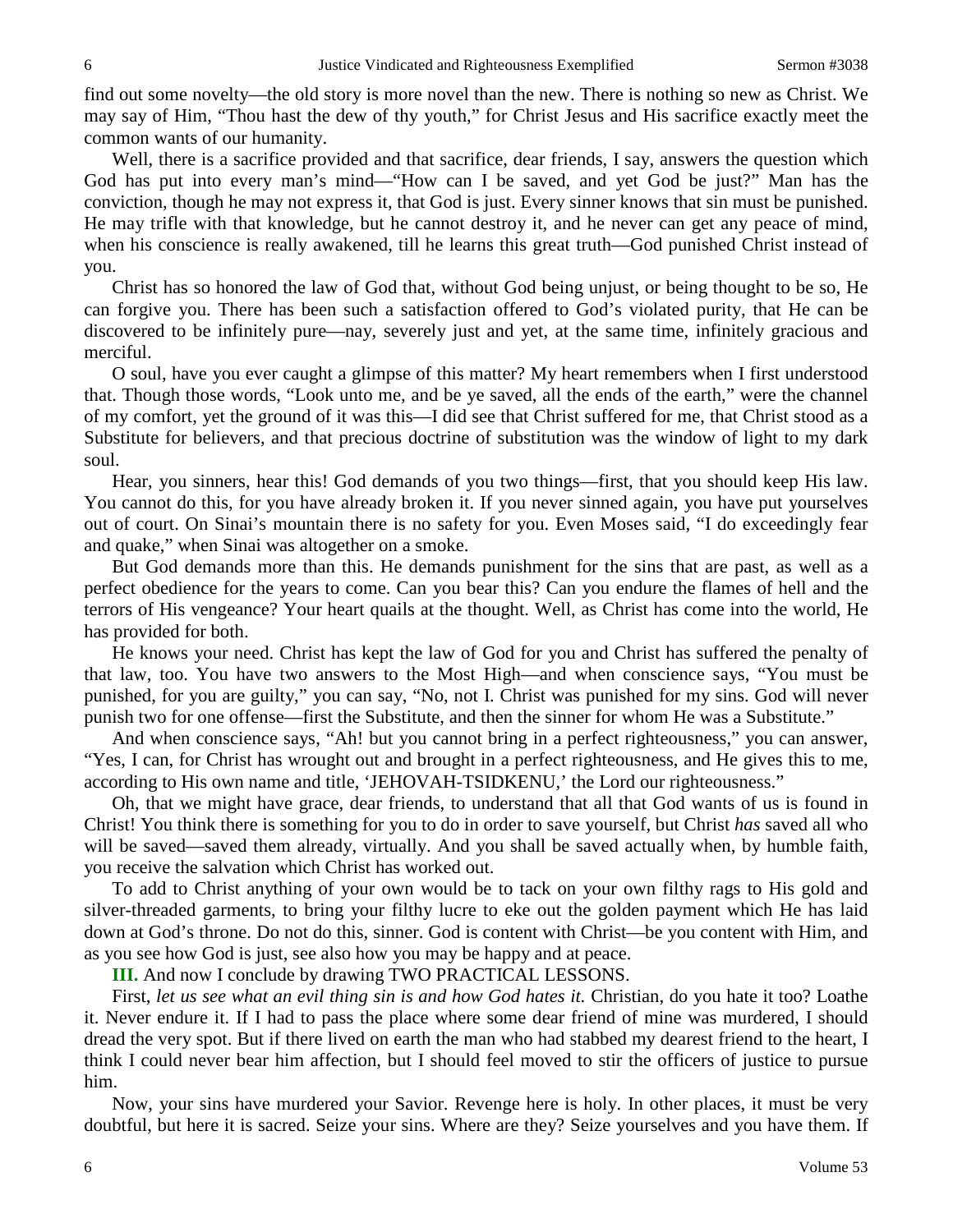you feel any anger against the murderer of Christ, turn to your looking-glass and see his face. There stands the man who slew his Friend. There stands he who killed his Friend, who died to save him. Yes, in the very act and suffering of murder that Friend gave Himself up to bleed and die for the good of His murderers.

Shall I spare the sins, then, that nailed my Savior to the tree? O Christian, how you ought to hate the very thought of sin! We are very severe upon the sins of others, sometimes —how much more severe ought we to be upon our own! Truly, a man's foes are they of his own household. The very thought of sin, the word of sin, the very garments spotted with the flesh, should be hated by the Christian. The Lord give us to feel more and more of this! We shall only get it, however, by living more where the groans of Calvary can meet our ears and the sight of the Savior's wounds can melt our hearts.

Then, *let us see our sad condition if we are not delivered from sin.* If Christ became the object of His Father's wrath when sin was only imputed to Him, how angry must God be, every day, with the wicked whose own sins lie upon themselves! There can be no more dreadful thought to a sinner than this—if we will look at it in that light—that God spared not His own Son. Surely, if the Judge smites His own Son so severely, He will not spare you, His enemy.

Ah, you who have no Savior and who have never looked to Christ to take away your sins, what will you do when you have to stand before the bar of God? Christ needed to be omnipotent to endure the stroke of His Father's sword, but what will you do when God's dreadful voice cries, "Awake, O sword, against My foe; against the man that despised My Son and trampled on His blood"?

The wrath of the Lamb is the worst thing a sinner can ever feel. "The wrath of the Lamb!" Think of that! When love turns to anger, it is cruel as the grave. To despise incarnate love is to entail upon yourself infinite misery. They who perish without the knowledge of Christ, perish happily compared with you. It shall be more tolerable for Sodom and Gomorrah in the day of judgment than for you if you have despised Christ.

My hearers, I have tried as best I can to preach Christ to you, and to lift Him up as Moses lifted up the serpent in the wilderness. But some of you will not look at Him. I fear you never will look, but that you will die in your sins.

It was but the other day that I heard of one of your number who, after listening to this voice, suddenly went into eternity in a moment. And the like is happening to very many. You will not be able to say, at the last, that you never heard of Christ, or that I covered Him up amidst a multitude of gaudy periods and high-sounding words.

I have set forth Christ Jesus in all the naked beauty of His mysterious sacrifice. Look to Him, souls! If I have never been able to move your heart before, may God move it now! Look to Jesus! Is salvation such a thing to be trifled with, that you can live without it? Are the joys of being reconciled to God such trifles that you will not have them? If you had to die like dogs, it would be worthwhile to prove the happiness of being reconciled to God in this life.

But oh, remember the world to come! You shall soon pass through the gates of the grave—the deathsweat will settle on your brows—the night of death shall seal your eyes. What will you do, in those few solemn moments when the last sands are trickling from the hourglass, without a Savior?

Say not that these are things not to be talked of because they are too distant. Men and women, they will come to you. Tomorrow, ere next Sabbath bells shall toll, you may be hurried to the land where the sound of the church-going bell is never heard. May God lead you to lay hold of Christ now, for if not, there remains for you nothing but the fearful looking for of judgment and of fiery indignation.

The trumpet sounds, the dead awake, Jesus sits upon the great white throne, the heavens are opened, the angels come to gather God's harvest, and it is gathered into the garner. But now they come to reap the vintage—and with their sickles they cut down cluster after cluster of the wild vines of sin. Oh! if you are there, you must be gathered with the rest, cast into the winepress of the wrath of God, and oh! how tremendous will that be, when He who once tread the winepress for His people, shall come to tread the winepress of His wrath for the last time!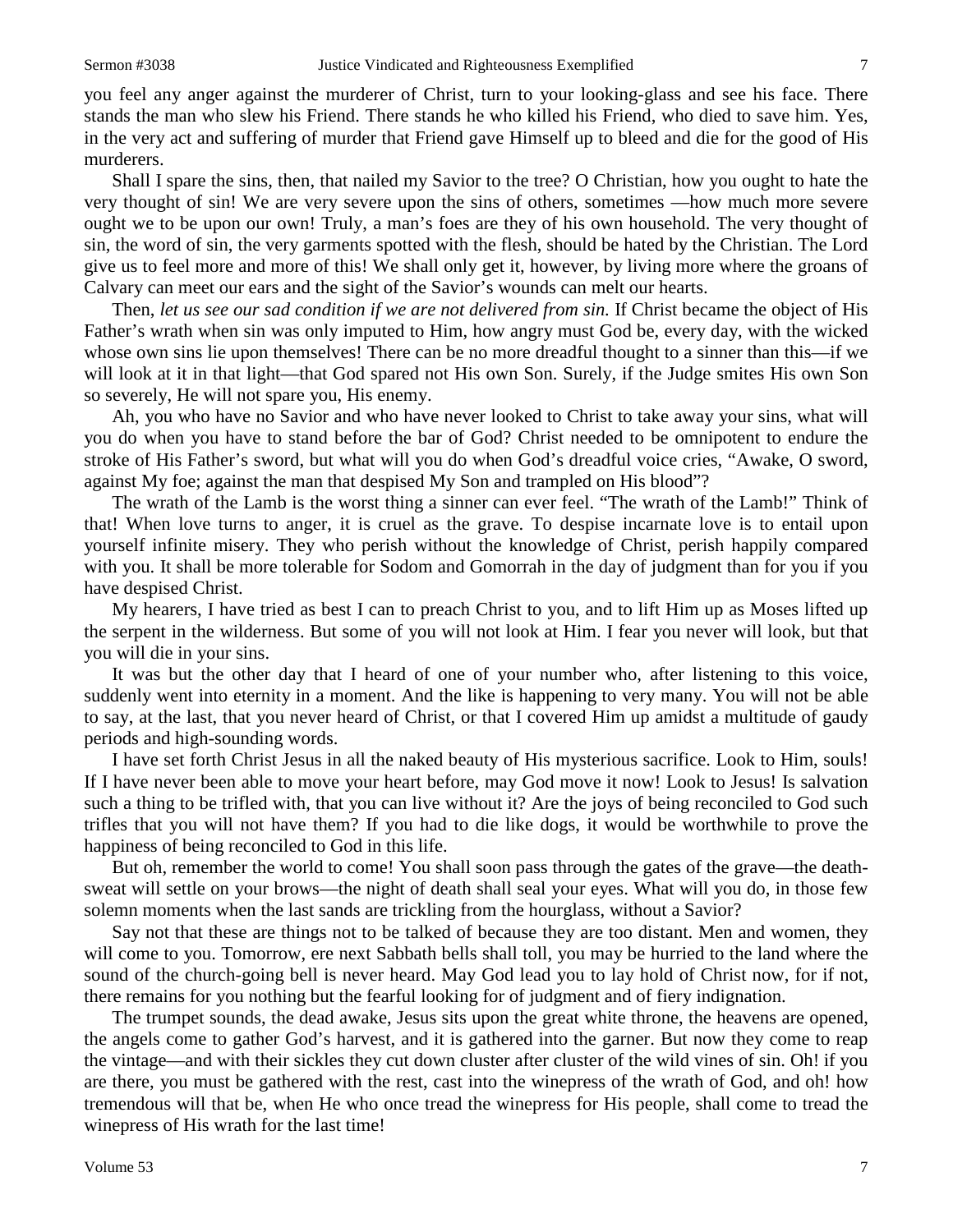How dreadful when, to use the prophetic words of the Revelation, the blood flows forth even unto the horses' bridles! Oh! tremendous vengeance of an incensed God, whose mercy has been despised and whose grace has been put away!

I am not in the habit of often using such strong words. I rather love to plead the love of Jesus Christ to souls, but strong words must sometimes be used, or slumbering souls will never else awake. Why will you perish? Do you choose your own destruction? Wherefore do you choose it? Come, let a brother lead you back. Here, in these seats, cover your eyes, and let the silent confession go up to heaven. Look to Jesus crucified. Fly to those dear wounds of His. A Substitute for sinners, there He hangs, and bleeds, and dies.

> *"There is life for a look at the Crucified One; There is life at this moment for thee,"—*

if you believe in Him. God give you the grace to believe, for Jesus Christ's sake! Amen.

### **EXPOSITION BY C. H. SPURGEON**

## *ROMANS 3:19-31; 4:1-21*

**Romans 3:19-20.** *Now we know that what things soever the law saith, it saith to them who are under the law: that every mouth may be stopped, and all the world may become guilty before God. Therefore by the deeds of the law there shall no flesh be justified in his sight: for by the law is the knowledge of sin.* 

The law can convict and condemn, but it can never justify the guilty. Its special work is to prove that they are not justified in sinning and to stop their mouths from uttering any excuse for their sin.

**21-24.** *But now the righteousness of God without the law is manifested, being witnessed by the law and the prophets; even the righteousness of God which is by faith of Jesus Christ unto all and upon all them that believe: for there is no difference: for all have sinned and come short of the glory of God; being justified freely by his grace through the redemption that is in Christ Jesus:*

Now there comes in a new principle—the principle of grace, which accomplishes what the law never could accomplish—that is, the free justification of all the guilty ones who believe in Jesus. And this justification is a righteous one, seeing that it is based upon "the redemption that is in Christ Jesus:"—

**25-27.** *Whom God has set forth to be a propitiation through faith in his blood, to declare his righteousness for the remission of sins that are past, through the forbearance of God; to declare, I say, at this time his righteousness: that he might be just, and the justifier of him which believeth in Jesus. Where is boasting then? It is excluded. By what law? of works? Nay, but by the law of faith.* 

Faith's empty hand receives the free gift of grace and that very fact excludes all boasting.

**28-31.** *Therefore we conclude that a man is justified by faith without the deeds of the law. Is he the God of the Jews only? is he not also of the Gentiles? Yes, of the Gentiles also: seeing it is one God, which shall justify the circumcision by faith, and uncircumcision through faith. Do we then make void the law through faith? God forbid: yea, we establish the law.* 

**Romans 4:1-8.** *What shall we say then that Abraham our father, as pertaining to the flesh, hath found? For if Abraham were justified by works, he hath whereof to glory; but not before God. For what saith the scripture? Abraham believed God, and it was counted unto him for righteousness. Now to him that worketh is the reward not reckoned of grace, but of debt. But to him that worketh not, but believeth on him that justifieth the ungodly, his faith is counted for righteousness. Even as David also describeth the blessedness of the man, unto whom God imputeth righteousness without works, saying, Blessed are they whose iniquities are forgiven, and whose sins are covered. Blessed is the man to whom the Lord will not impute sin.*